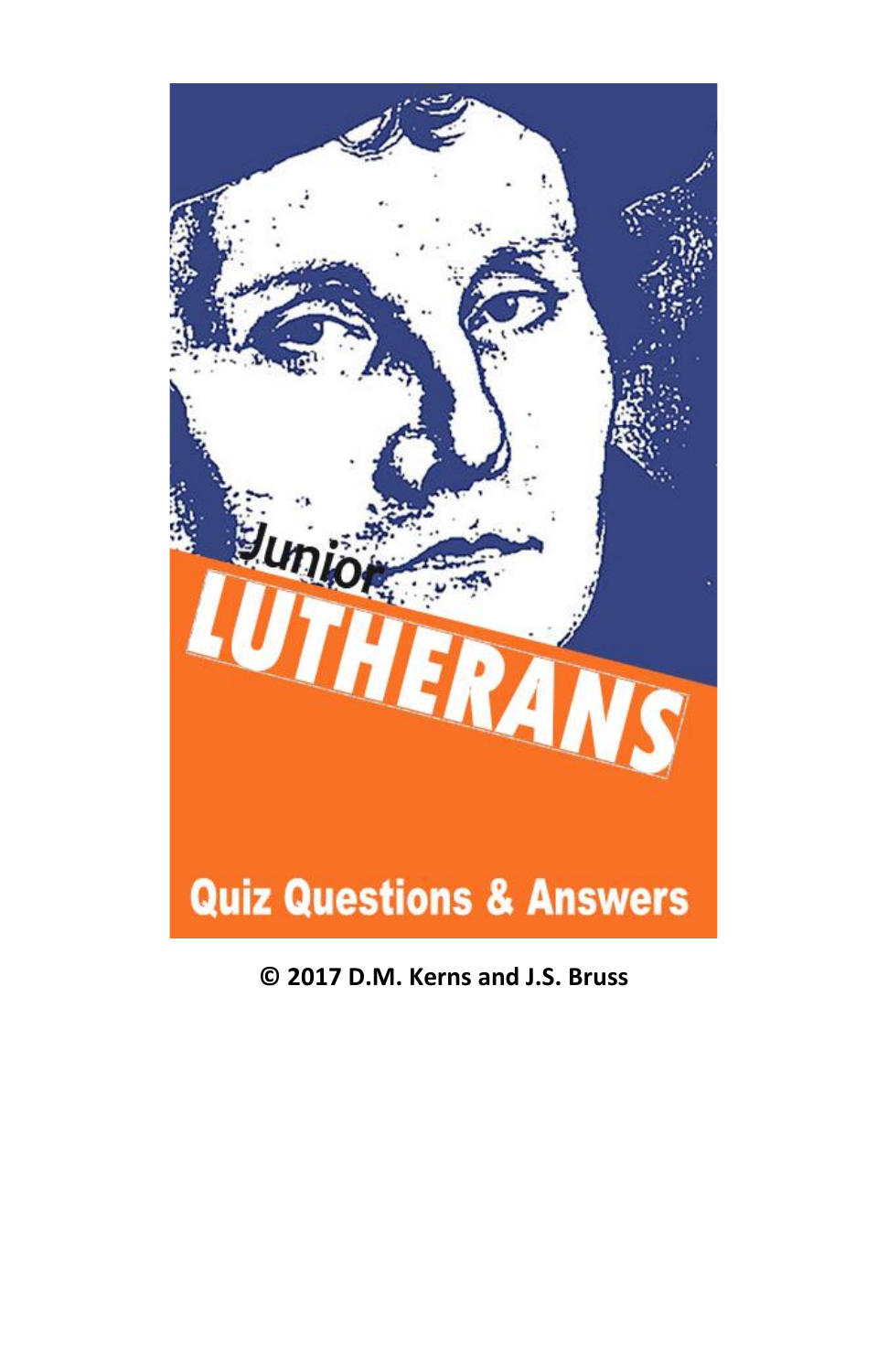### **10 Point Questions Numerical Order**

#### **Bible Overview**

- **1. Who inspired** the words of the Bible? *The Holy Spirit* (2 Timothy 3:16, 2 Peter 1:21)
- **2. How many books are in the Bible?** *66*
- **3. What are the two** divisions of the Bible? *The Old Testament and the New Testament*
- **4. What is the theme** of the Old Testament? *God's covenant with Israel*
- **5. How many books are in the Old** Testament? *39*
- **6. What language is most** of the Old Testament written in? *Hebrew*
- **7. What people group** is the Old Testament about? *The Hebrews, who became the nation of Israel*
- **8. Who wrote the** first five books of the Old Testament? *Moses*
- **9. Who were the Major** Prophets? *Isaiah, Jeremiah, Ezekiel, and Daniel*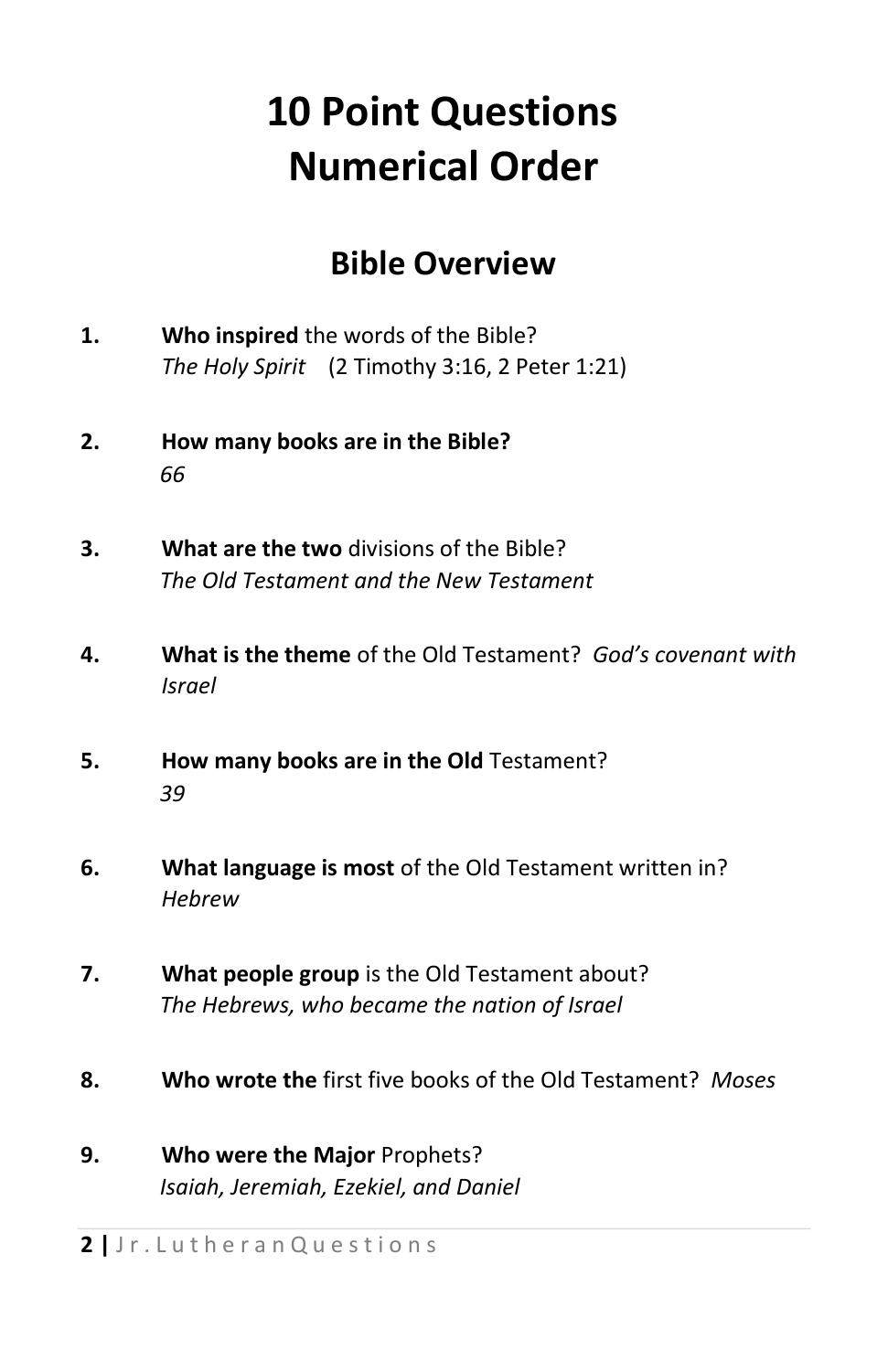- **10. How many books are in the New** Testament? *27*
- **11. What language is the New** Testament written in? *Greek*
- **12. Who wrote most** of the books in the New Testament? *St. Paul*
- **13. What is the common** name given to the first four books of the New Testament? *The Gospels*
- **14. What does the word "gospel"** mean? *Good news*
- **15. Name all** four Gospel writers. *Matthew, Mark, Luke and John*
- **16. What do the Gospels** reveal? *What Jesus did for me*
- **17. Which Gospel** is written by a doctor? *Luke*
- **18. What was Matthew's** profession before he was called by Jesus? *Tax collector*
- **19. What does the Book** of Acts show us? *What Christ does through His Church*
- **20. What is an** Epistle? *A letter sent by an Apostle*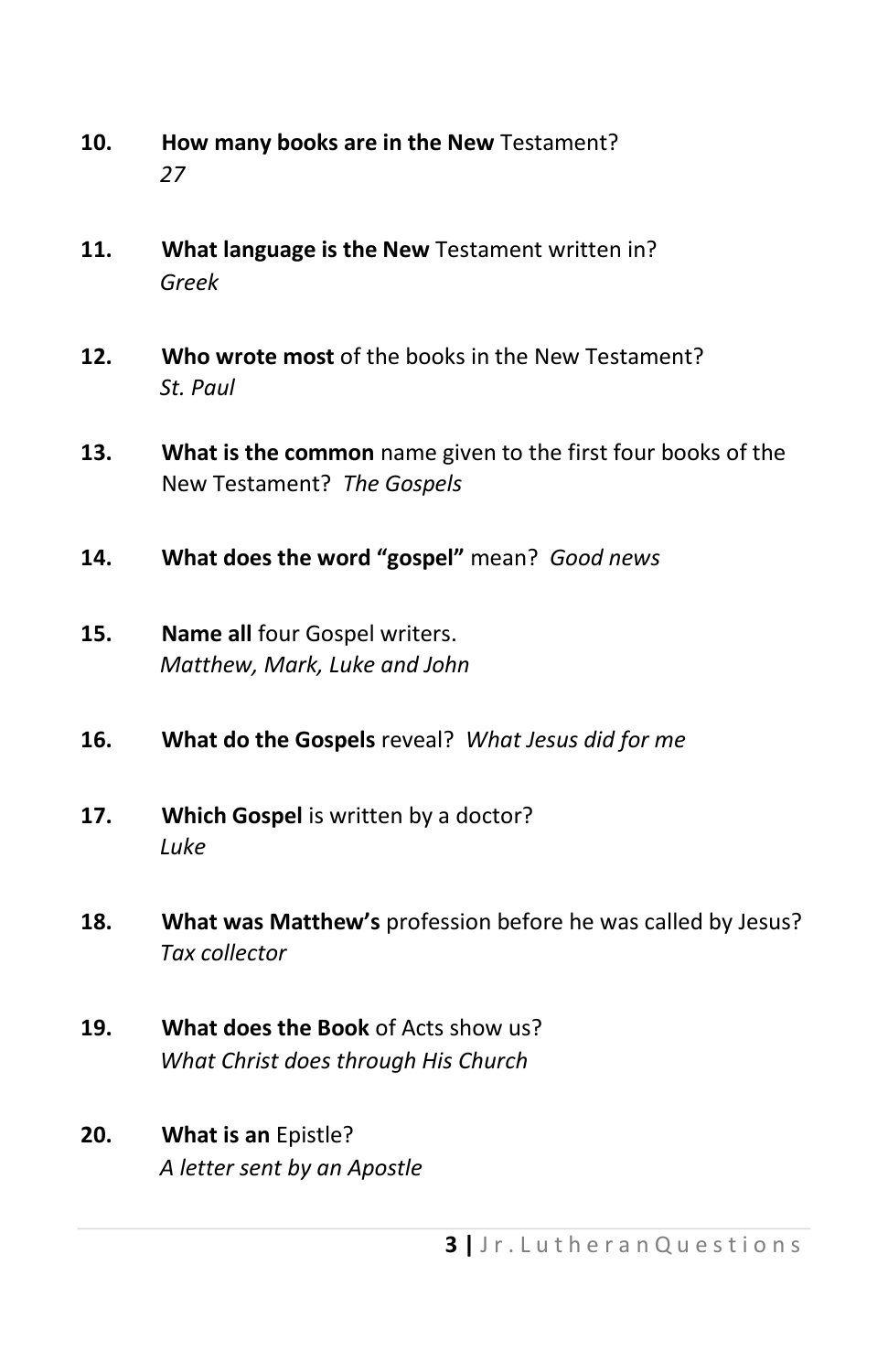### **20 Point Questions Numerical Order**

#### **Overview of Christianity & Scripture**

- **1. What is the central message** of the Christian faith? *The forgiveness, life, and salvation in Jesus Christ*
- **2. Where do we find God's Word about the Savior Who was** to come? *The Old Testament*
- **3. Where do we find God's Word about the Savior Who has** come? *The New Testament*
- **4. Who caused** the writers of the biblical books to write the ideas and words contained in the Bible? *God, the Holy Spirit*
- **5. Whose Word** is every word of the Bible? *God's Word*
- **6. What do we call the teaching** that all the ideas and words of Scripture are God's Word? *Verbal inspiration*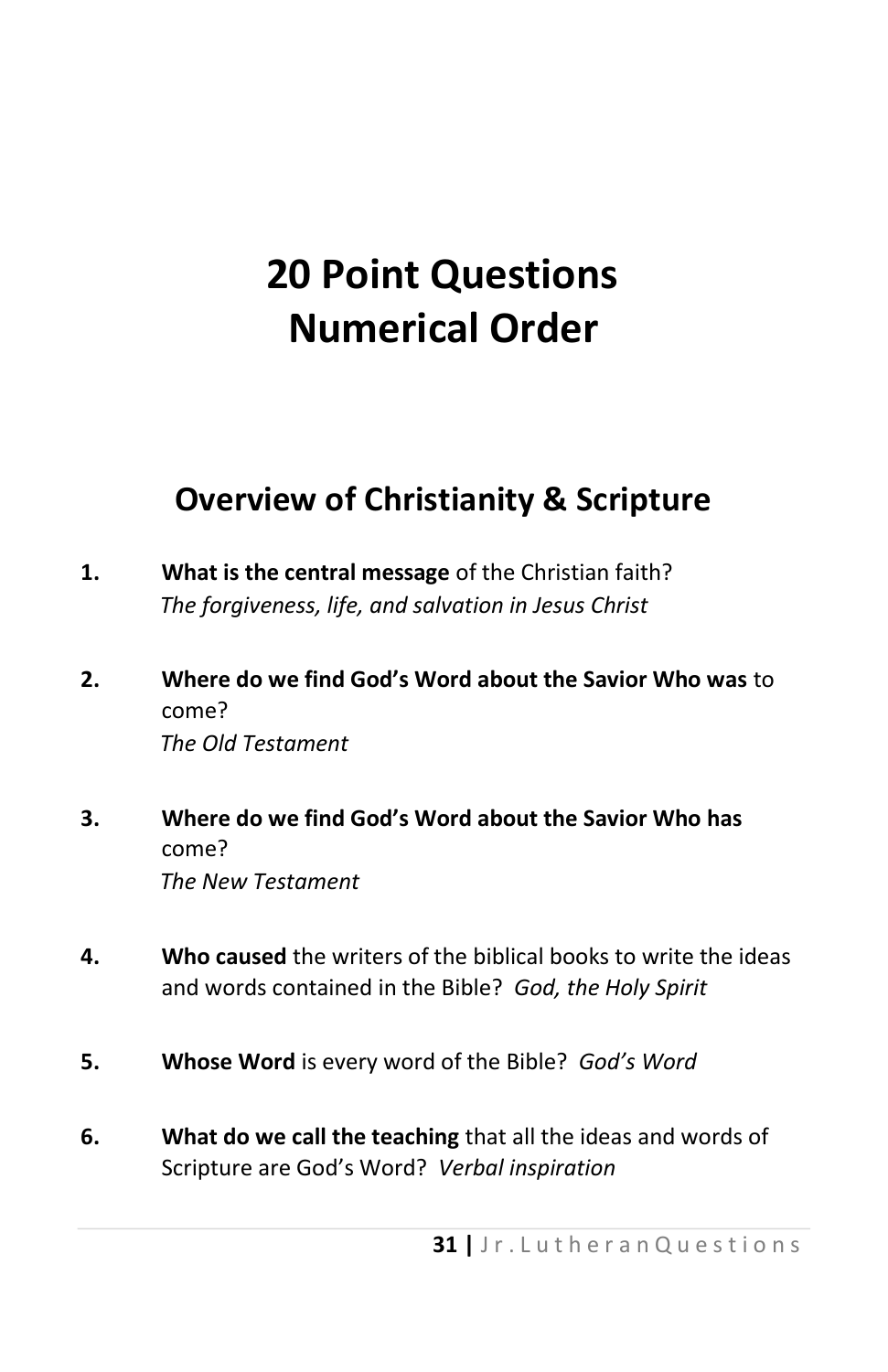- **7. How is the Bible** different from other books? *It is completely true and without error.*
- **8. How should we use** God's Word? *We should gladly hear and learn it.*
- **9. Who is at the heart** and center of the Bible? *Jesus Christ*
- **10. Between what** two things must we clearly distinguish to understand the Bible correctly? *The Law and the Gospel*

### **The Ten Commandments & Sin**

- **11. What is God's** Law? *The 10 Commandments*
- **12. What does God's Law command** us to do? *To love God and our neighbor*
- **13. QUOTATION QUESTION: How does Jesus** summarize the 10 Commandments in Mark 12:30-31? *"You shall love the Lord your God with all your heart and with all your soul and with all your mind and with all your strength.' The second is this: 'You shall love your neighbor as yourself.' There is no other commandment greater than these."*
- **14. What is the main** purpose of God's Law?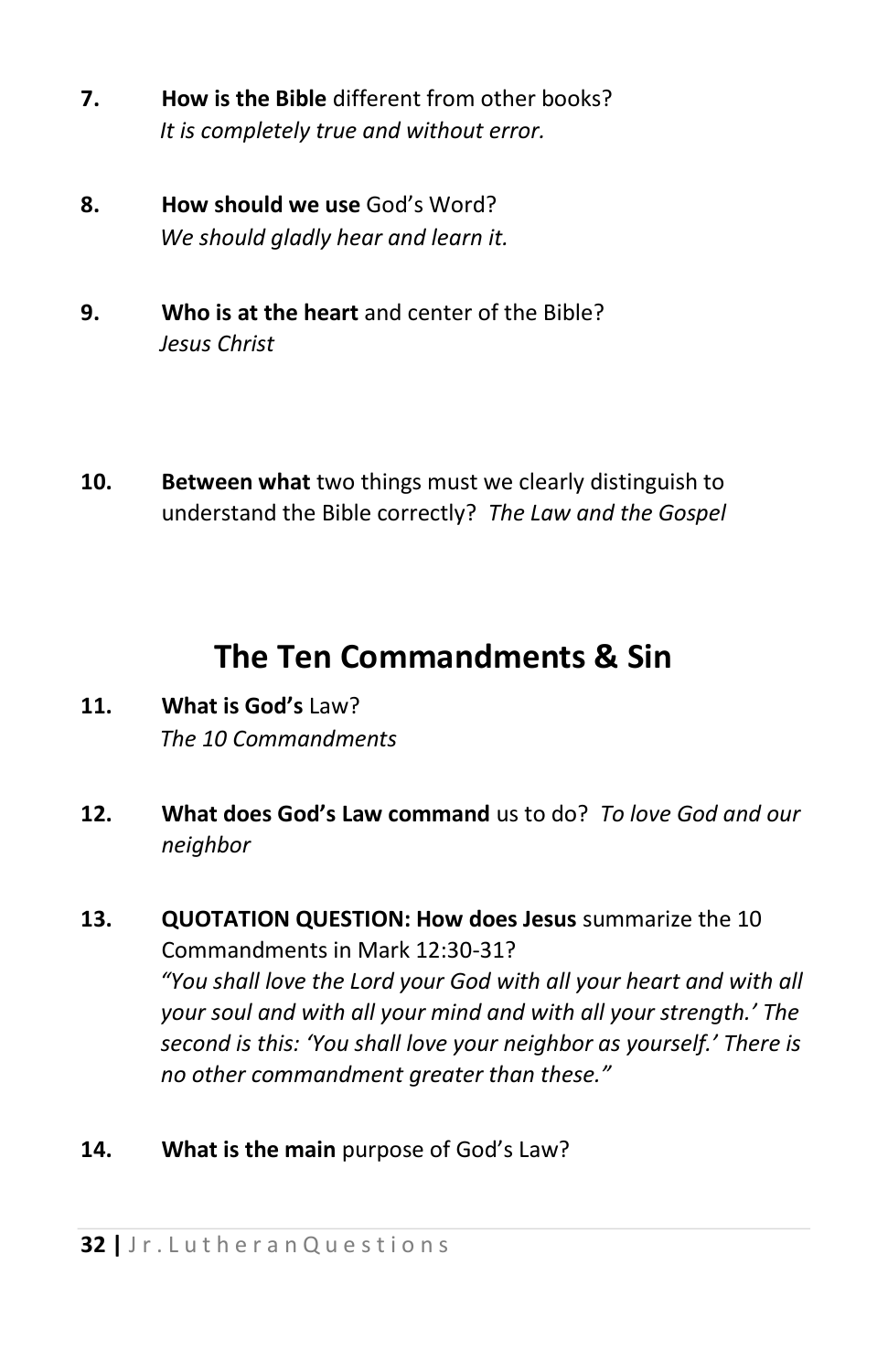- **78. Why did Jesus institute** the pastoral office? *Jesus calls certain men to be pastors to distribute to His Church His gifts of Word and Sacraments by His command and in His place.*  **79. What sins should we confess to God?**
- *All sins, those we know and those we don't know*
- **80. What sins should we confess to our** neighbor? *Those we have committed against him or her*
- **81. QUOTATION QUESTION: How often** should we forgive our neighbors for sinning against us according to Matthew 18:2122? *"Lord, how often will my brother sin against me, and I forgive him? As many as seven times? Jesus said to him, 'I do not say to you seven times, but seventy times seven.'"*
- **82. What sins should we** confess privately to the pastor? *Only those sins which we know and feel in our hearts, especially those that trouble us*
- **83. How should we regard** the absolution that is spoken by the pastor? *We should regard it as coming from God Himself.*

### **The Sacrament of the Altar**

**84. CATECHISM QUESTION: What is the Sacrament** of the Altar? *It is the true body and blood of our Lord Jesus Christ under the bread and wine, instituted by Christ Himself for us Christians to eat and drink.*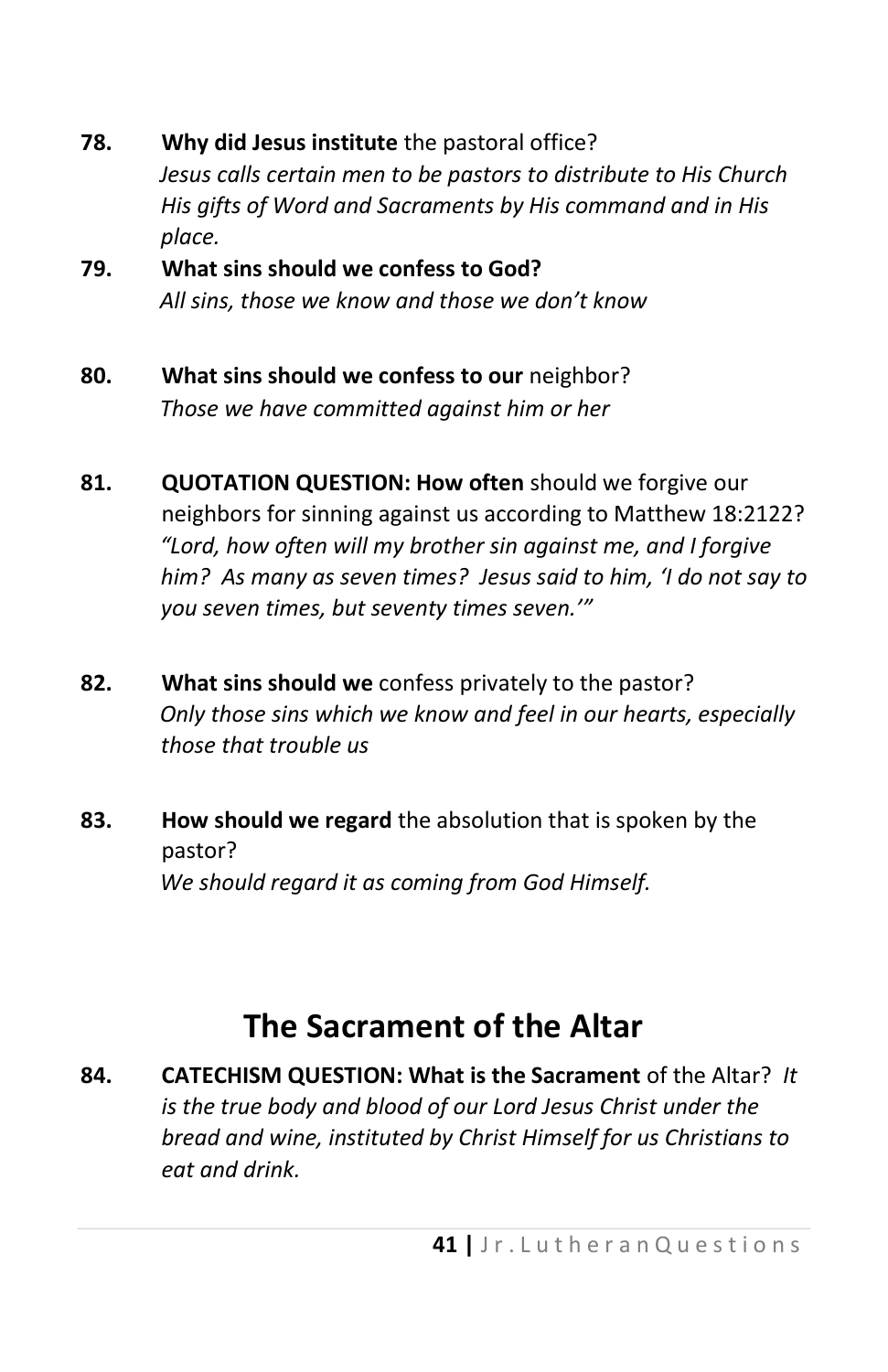- **85. Is the bread** merely a symbol of Christ's body? *No. It is His Body.*
- **86. How can we say** that the bread in the Sacrament of the Altar is not merely a symbol of Christ's body? *Because Christ says, "This is My Body."*
- **87. How do we describe** the "sacramental union" of Christ's body and blood with the bread and wine of Holy Communion? *Christ gives His Body and Blood in, with, and under the bread and wine of Holy Communion.*
- **88. What is Closed** Communion? *The teaching that Christians commune together only when they share a common confession of the Christian faith.*
- **89. Why should we receive** the Lord's Supper frequently? *Because we sin daily and need forgiveness*
- **90. How are we faithfully** and regularly to use God's Word and Sacrament?

*By attending church, listening to the sermon, and communing; and by studying God's Word throughout life* 

# **30 Point Questions Numerical Order**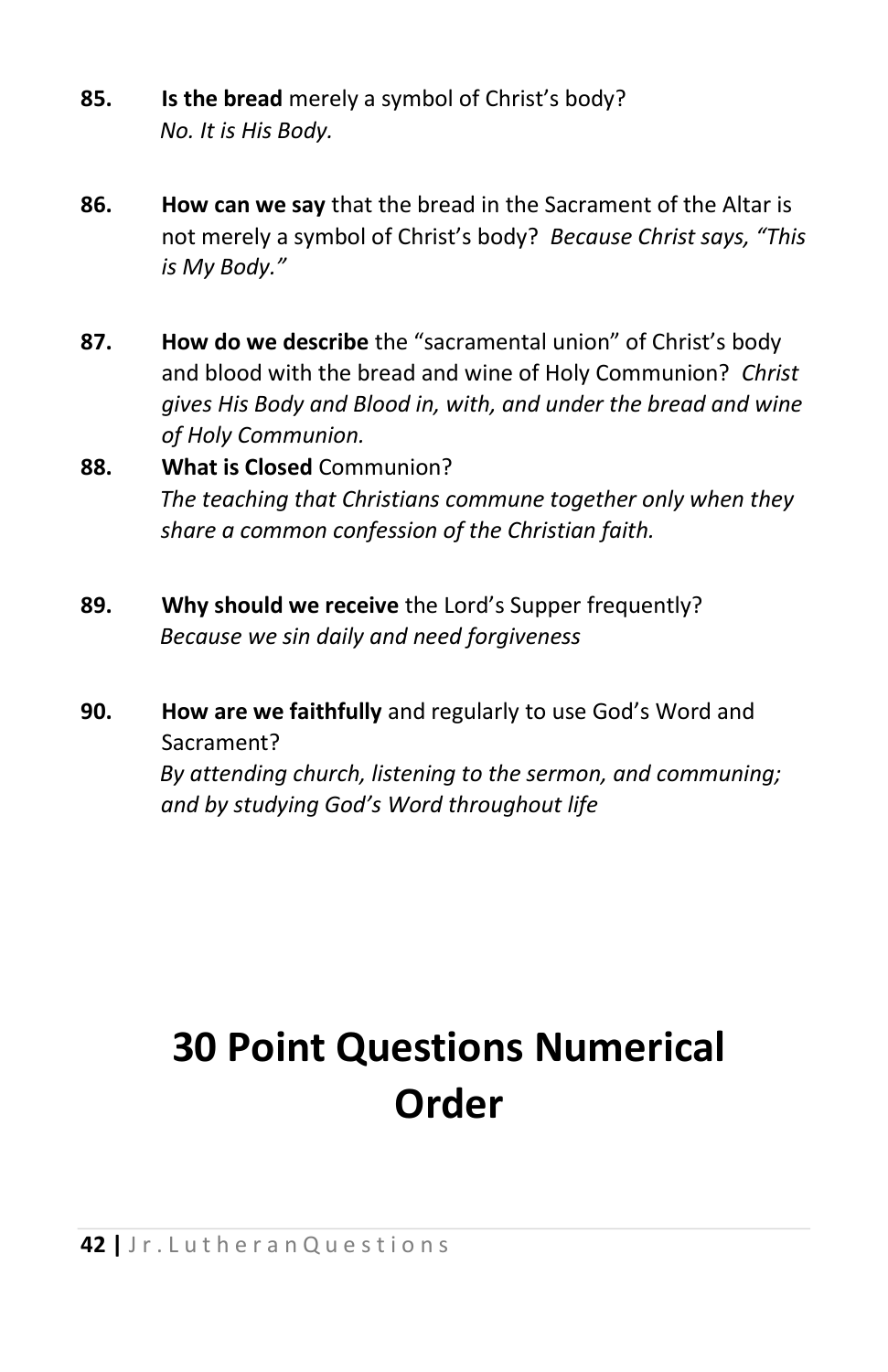### **Overview of Christianity & Scripture**

- **1. QUOTATION QUESTION: Where does Jesus teach that** salvation is in Him alone? *John 14:6, "I am the way, the truth, and the life. No one comes to the Father except through Me."*
- **2. QUOTATION QUESTION: Where does Scripture teach that the Old** Testament points to Christ? *Acts 10:43, "To Him all the prophets bear witness that everyone who believes in Him receives forgiveness of sins through His name."*
- **3. QUOTATION QUESTION: Where does the New** Testament teach that it is about Christ, who has come? *John 20:31, "But these are written so that you may believe that Jesus is the Christ, the Son of God, and that by believing you may have life in His name."*
- **4. QUOTATION QUESTION: What passage** in Scripture teaches verbal inspiration?

*2 Timothy 3:16, "All Scripture is breathed out by God and is profitable for teaching, for reproof, for correction, and for training in righteousness."* 

**5. QUOTATION QUESTION: Is every** word of the Bible God's Word?

> *Yes. 2 Peter 1:21, "No prophecy was ever produced by the will of man, but men spoke from God as they were carried along by the Holy Spirit."*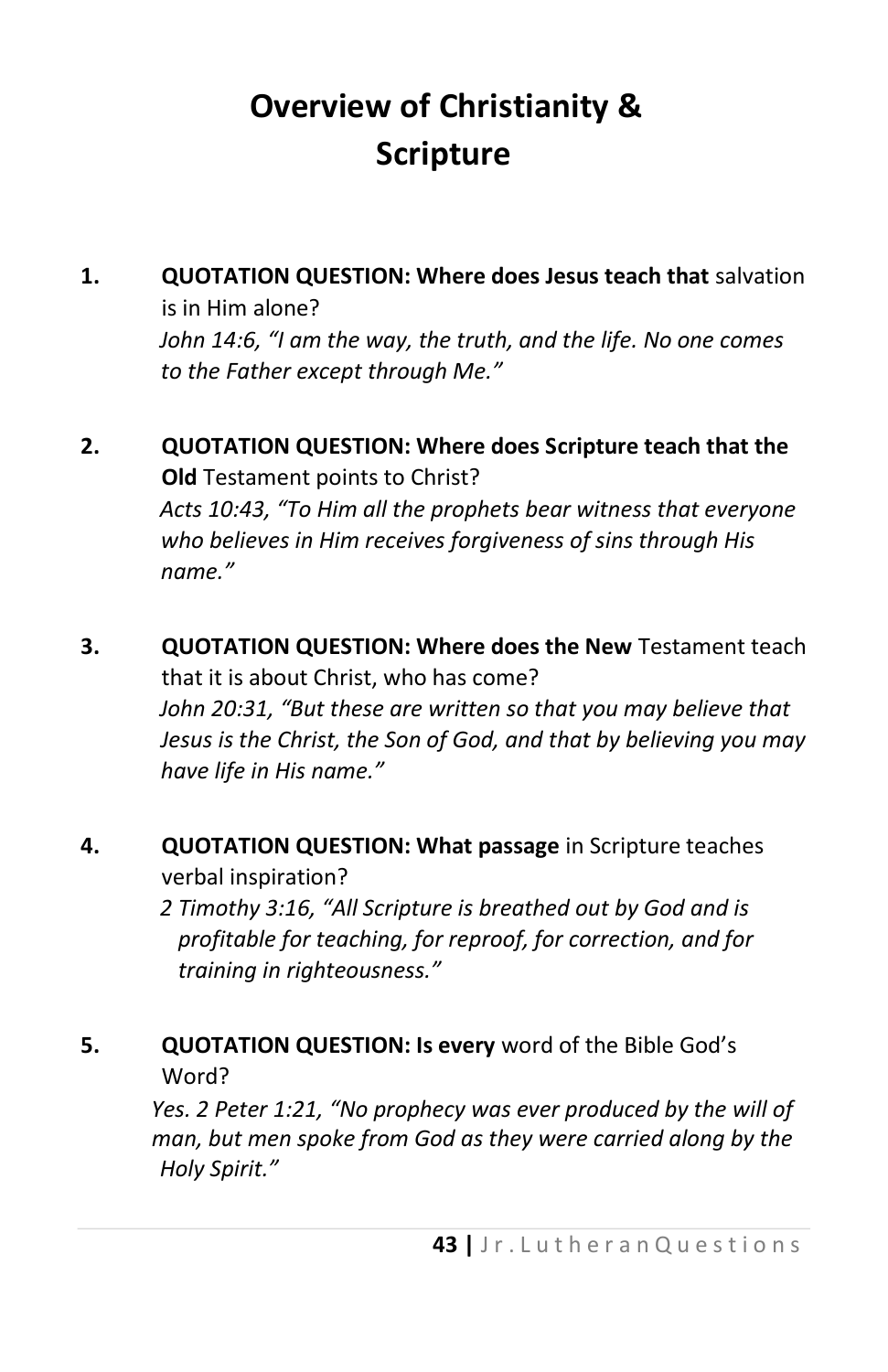- **6. QUOTATION QUESTION: How do you know that the Bible** is completely true and without error? *John 10:35, "Scripture cannot be broken."*
- **7. QUOTATION QUESTION: What does the Bible say regarding** how we should use God's Word? *Luke 11:28, "Blessed rather are those who hear the Word of God and keep it!"*
- **8. QUOTATION QUESTION: Who does** St. Paul say is the heart and center of the Bible? *Jesus. 2 Timothy 3:5, "From childhood you have been acquainted with the sacred writings, which are able to make you wise for salvation through faith in Christ Jesus."*
- **9. QUOTATION QUESTION: Where does the Bible teach that Law** and Gospel need to be distinguished? *2 Corinthians 2:3, "The letter kills, but the Spirit gives life."*

### **The Ten Commandments & Sin**

#### **10. QUOTATION QUESTION: What does St. Paul say the Law** reveals?

*Romans 3:20, "Through the law comes knowledge of sin."* 

#### **11. CATECHISM QUESTION: What is the explanation of the First Commandment?**

*"We should fear, love and trust in God above all things."* 

#### **12. CATECHISM QUESTION: What is the explanation of the Second Commandment?**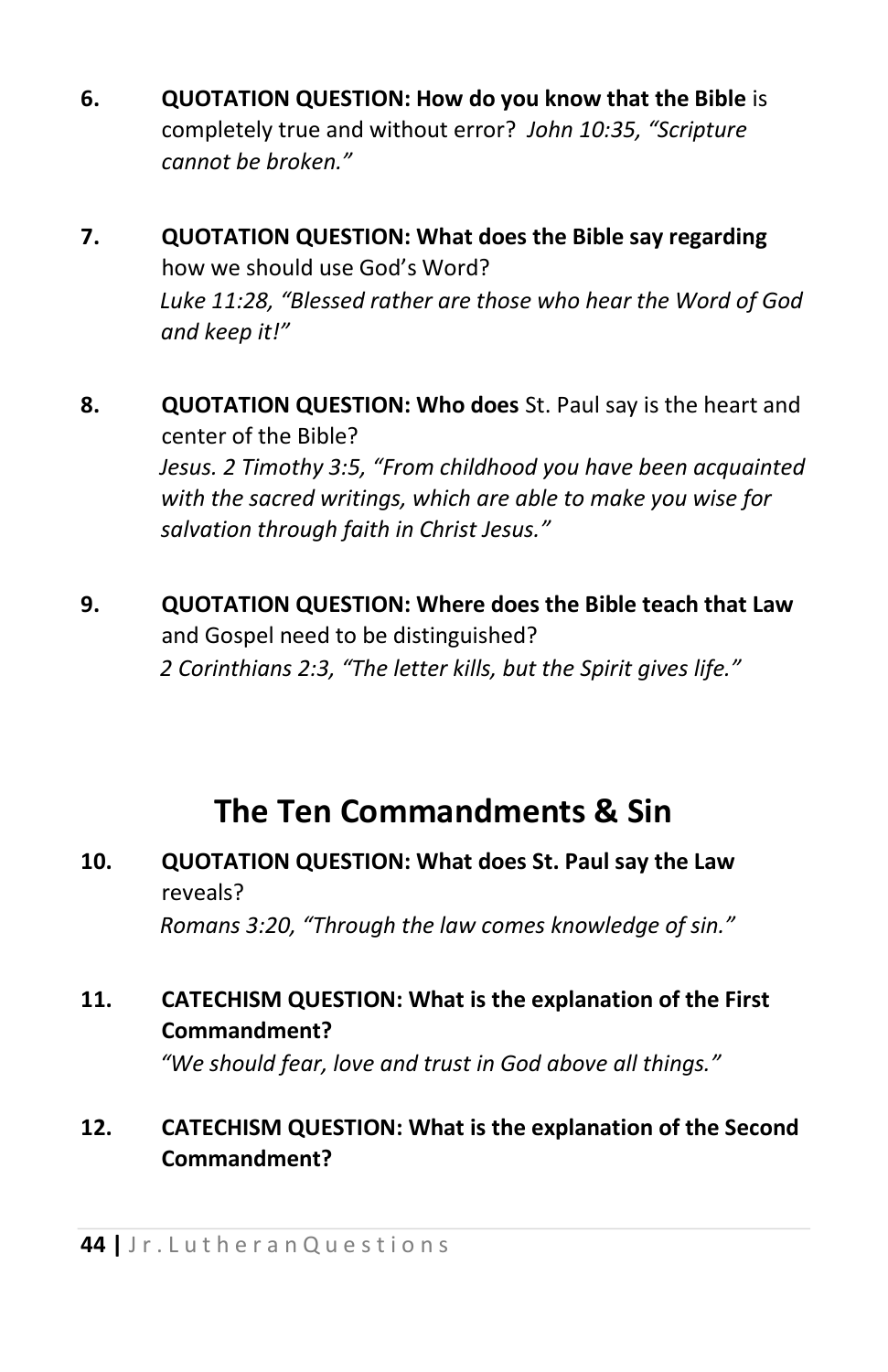## **10 Point Questions Alphabetical Order**

- **189. According** to the Gospel of Matthew, where does Jesus' first public sermon take place? *On the Mount* (Matthew 5:1)
- **30. Adam and Eve** sinned against God based on their senses and reason instead of…? *Listening to God*
- **204. After Jesus** was arrested, which disciple denied Him three times? *Peter* (Luke 22:54-62)
- **39. After the Flood,** how did the people rebel against God? *By building a tower to reach heaven* (Genesis 11:4)
- **74. By what miracle** did Israel leave the land of Egypt? *The parting of the Red Sea* (Exodus 14:13-22)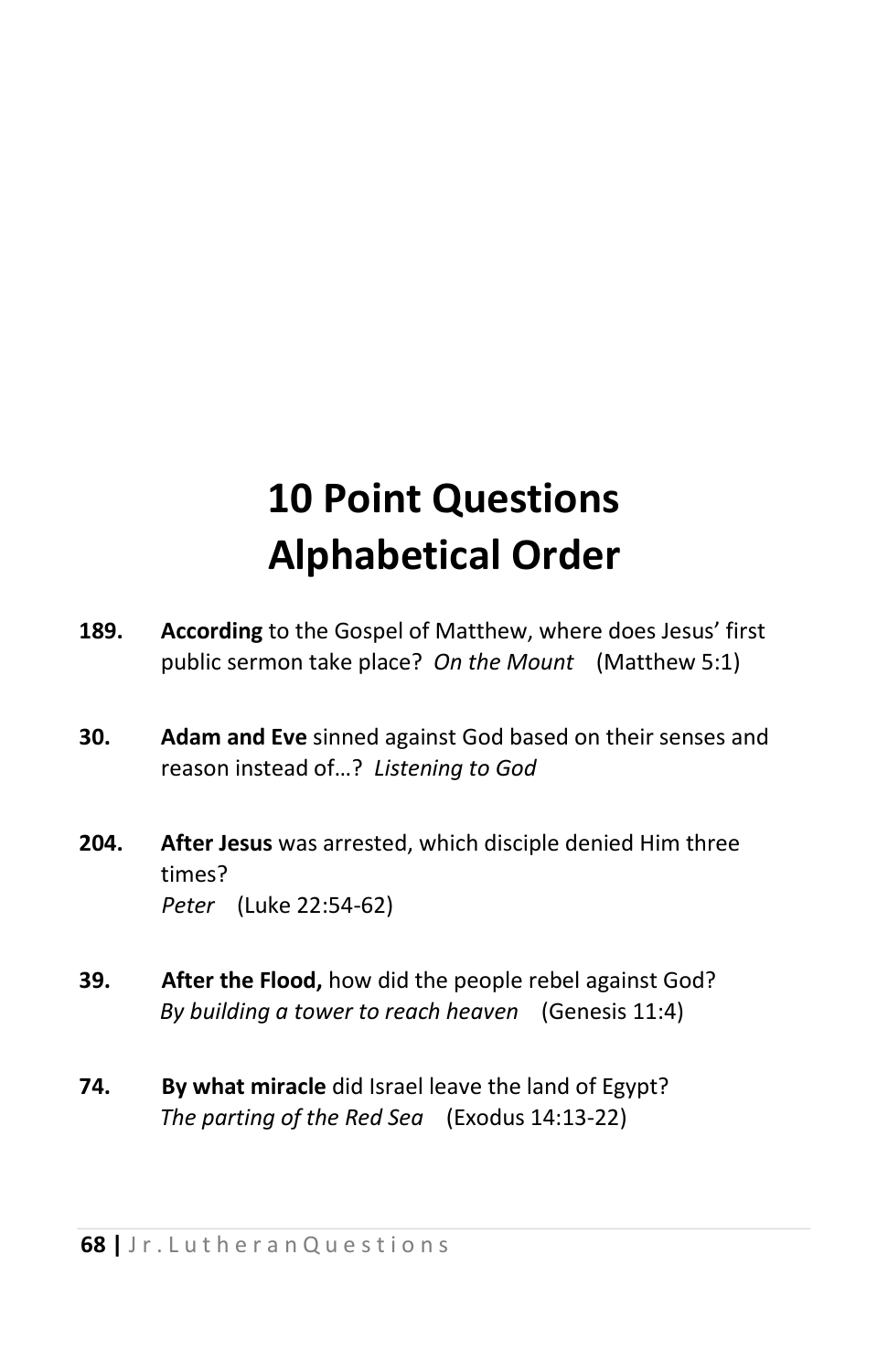- **217. For how many days** did Jesus appear to His disciples after His resurrection? *40* (Acts 1:3)
- **40. How did God judge** the people who built the Tower of Babel? *By confusing their language so they couldn't understand one another* (Genesis 11:7)
- **69. How did God persuade** Pharaoh to let the Israelites go? *By sending ten plagues upon the land of Egypt* (Exodus 3:1720)
- **77. How did God provide bread** for the Israelites in the wilderness? *By sending manna* (Exodus 16:1-18)
- **96. How did God provide healing** for the Israelites when they were bitten by the fiery serpents? *He told Moses to make a bronze serpent for the people to look upon and be healed.* (Numbers 21:5-9)
- **54. How did Jacob show** his special love for Joseph? *By giving him a coat of many colors* (Genesis 37:3)
- **210. How did Jesus die?** *He was crucified.* (John 19:18)
- **103. How did Rahab** mark her house so she would be protected when Jericho was captured? *By placing a scarlet cord in the window of her house* (Joshua 2:18-21)
- **142. How did the LORD** remove Isaiah's guilt?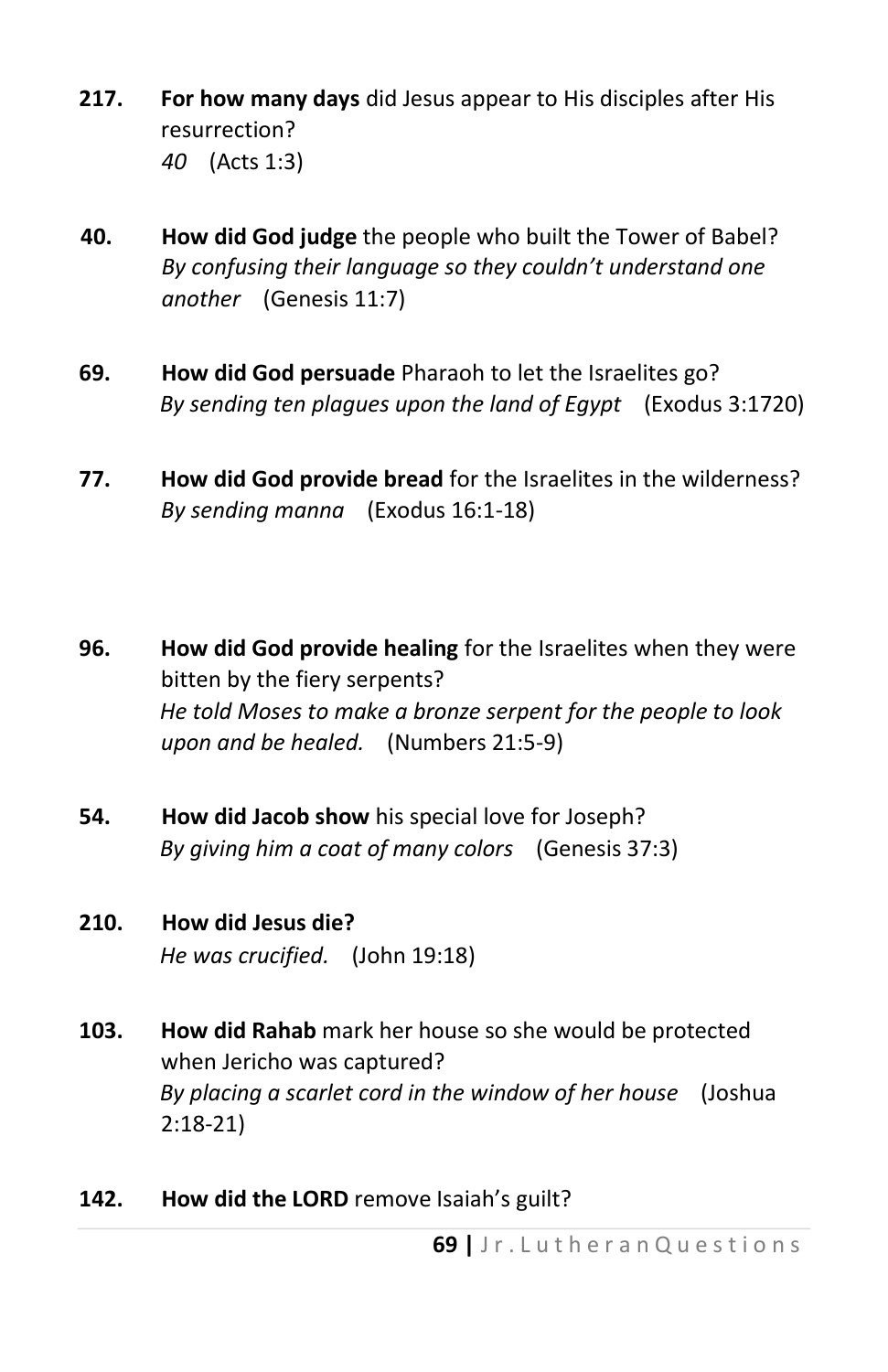*By God's promise attached to an earthly element* (i.e., coal; Isaiah 6:6-7)

- **175. How did the Magi** find Jesus? *They followed His star to where He was.* (Matthew 2:2)
- **203. How does Judas** signal Jesus' identity to the Roman officials? *He kisses Him* (Luke 22:47-48)
- **200. How is Baptism** rightly understood? *As a Sacrament* (something Christ instituted, has a physical element, and forgives our sins)
- **173. How is Herod's** slaughter of the baby boys in Bethlehem commemorated in the Church? *The Feast of the Holy Innocents* (28 December)
- **234. How is Luther's** Small Catechism divided up? *There are 6 Chief Parts.*
- **212. How long did darkness** cover the land during the crucifixion of Christ? *3 Hours* (Matthew 27:45)
- **116. How long did David** rule as king? *40 years* (2 Samuel 2:4, 10, 11; 5:4-5)
- **188. How many apostles** did Jesus have? *12* (Matthew 10:2-4)
- **2. How many books are in the Bible?** *66*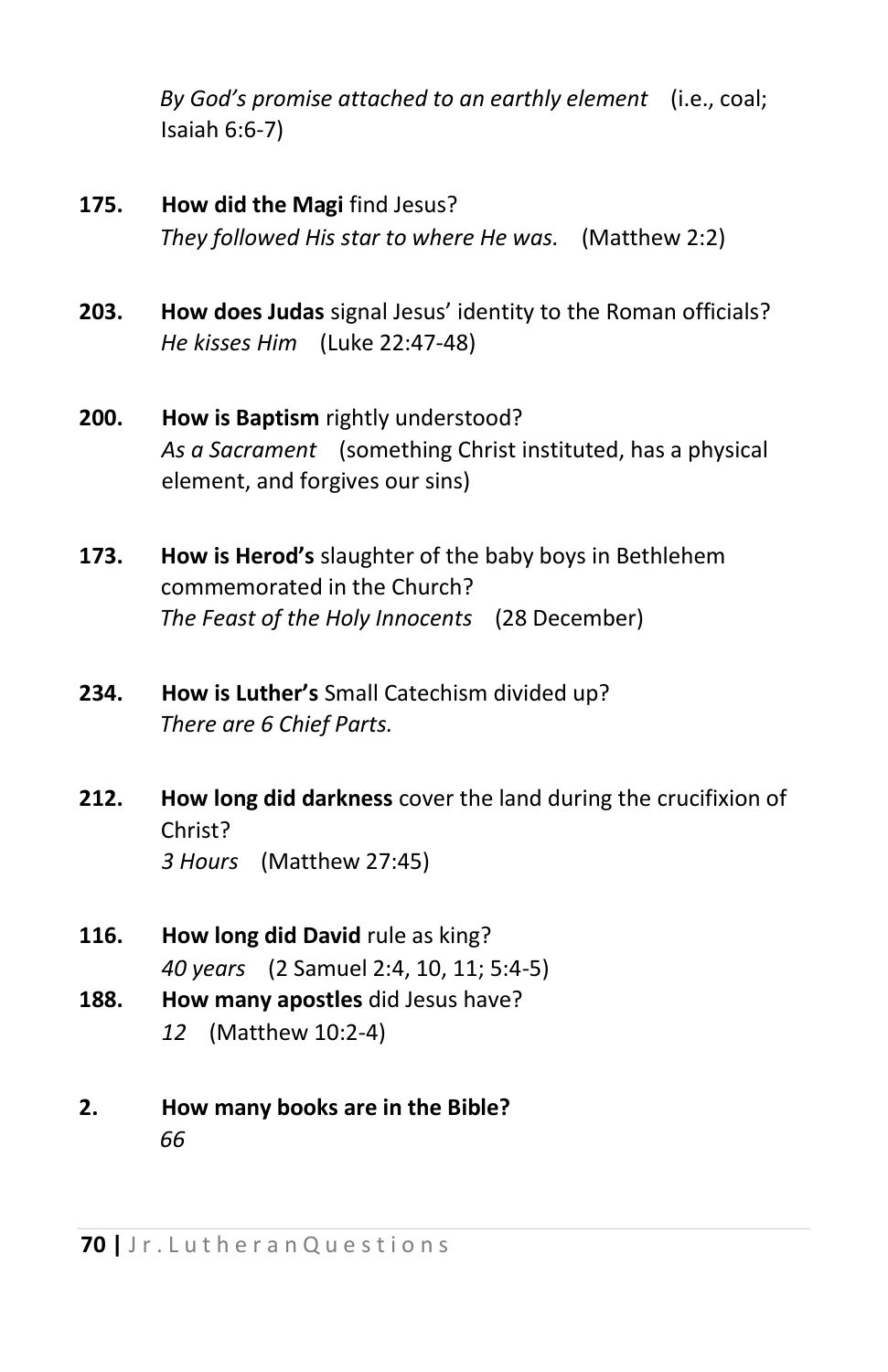- **10. How many books are in the New** Testament? *27*
- **5. How many books are in the Old** Testament? *39*
- **231. How many children** did Martin and his wife have? *6 (They also raised four others, orphaned children of relatives.)*
- **53. How many sons** did Jacob have? *Twelve*
- **95. How many years did** the Israelites wander in the wilderness? *40* (Numbers 14:1-9)
- **153. How many years span** between Malachi and Matthew? *400*
- **241. How old was Luther** when he died? *63*
- **100. How old was Moses** when he died? *120* (Deuteronomy 34:7)
- **44. How old were Abraham** and Sarah when Isaac was born? *Abraham was 100 and Sarah was 90* (Genesis 17:17, 21; 21:15)
- **232. In Luther's Explanation** of the Ten Commandments (in the Small Catechism), what question immediately follows each commandment? *"What does this mean?"*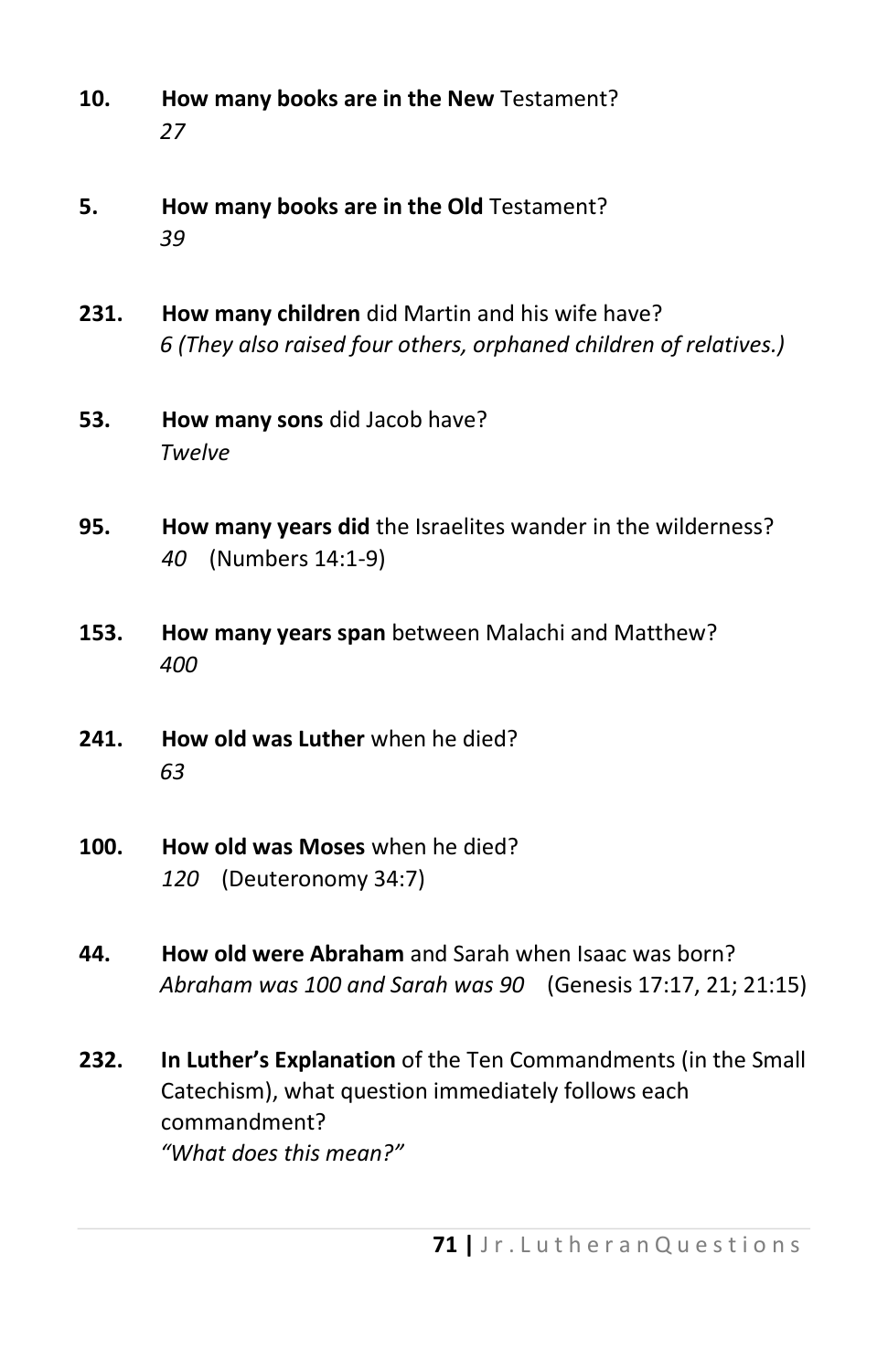- **215. In the Gospel according to St. John, for whom** does Mary Magdalene mistake Jesus after His resurrection? *The gardener* (John 20:15)
- **216. In the Gospel according to St. John, which of** the apostles doubts Jesus' resurrection until he sees Jesus with his own eyes? *Thomas* (John 20:24-25)
- **157. In the Gospel of Luke,** how does the Virgin Mary learn of her pregnancy? *From the angel Gabriel* (Luke 1:26-33)
- **159. In what city** was Jesus born? *Bethlehem*  (Luke 2:4-7)
- **56. Into what country** was Joseph sold as a slave? *Egypt*  (Genesis 37:36)
- **193. Jesus demonstrates** that He can do miraculous things with what? *Food and drink*
- **222. Luther believed** God called him into the priesthood through what weather event? *A thunderstorm*
- **227. Luther is known for** having translated the Bible into which language? *German*
- **230. Luther once described** his wife as part of his body. He said, "Katie, my…"? *rib*
- **15. Name all** four Gospel writers.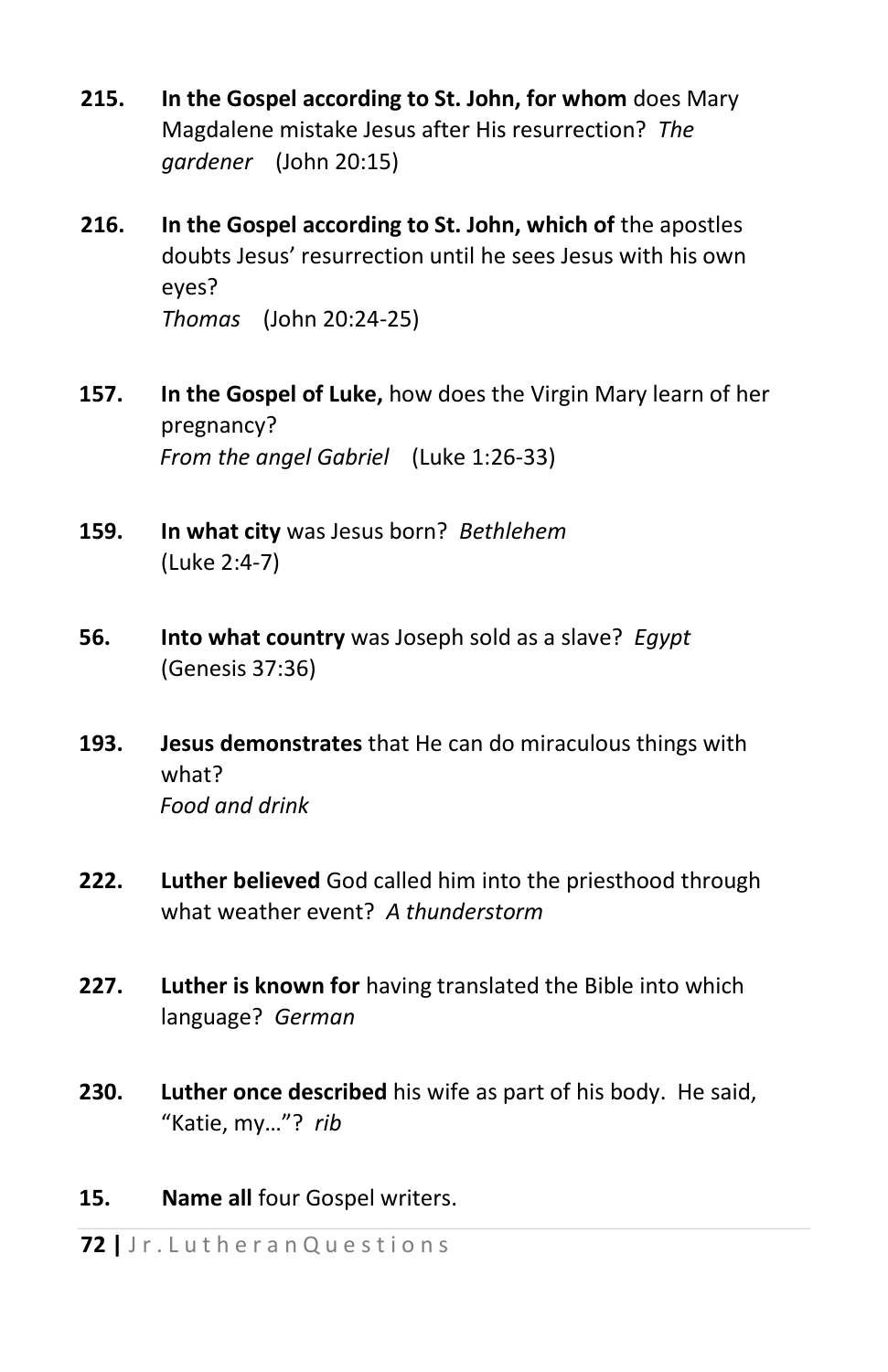*Matthew, Mark, Luke and John* 

- **201. On Palm Sunday,** what biblical event do we celebrate? *Jesus' entry into Jerusalem before His death* (Matthew 21:111)
- **24. On what island** was John when he was given the vision of Revelation? *Patmos*
- **80. On what mountain** did God give Moses the Ten Commandments? *Mt. Sinai* (Exodus 19:1,2)
- **199. On what night** did Jesus institute the Sacrament of the Altar? *The Passover* (Matthew 26:17)
- **25. QUOTATION QUESTION: Quote** John 3.16. *"God so loved the world that He gave His only Son, that whoever believes in Him should not perish but have eternal life."*
- **141. QUOTATION QUESTION: What did Isaiah** say when he saw the LORD? *"I am a man of unclean lips."* (Isaiah 6:5)
- **180. QUOTATION QUESTION: What does John** the Baptist call Jesus? *John 1:29, "Behold, the Lamb of God who takes away the sin of the world!"*
- **219. QUOTATION QUESTION: What promise** did Jesus connect to Baptism and His Word before He ascended to heaven? *Matthew 28:20b, "Behold, I am with you always, to the end of the age."*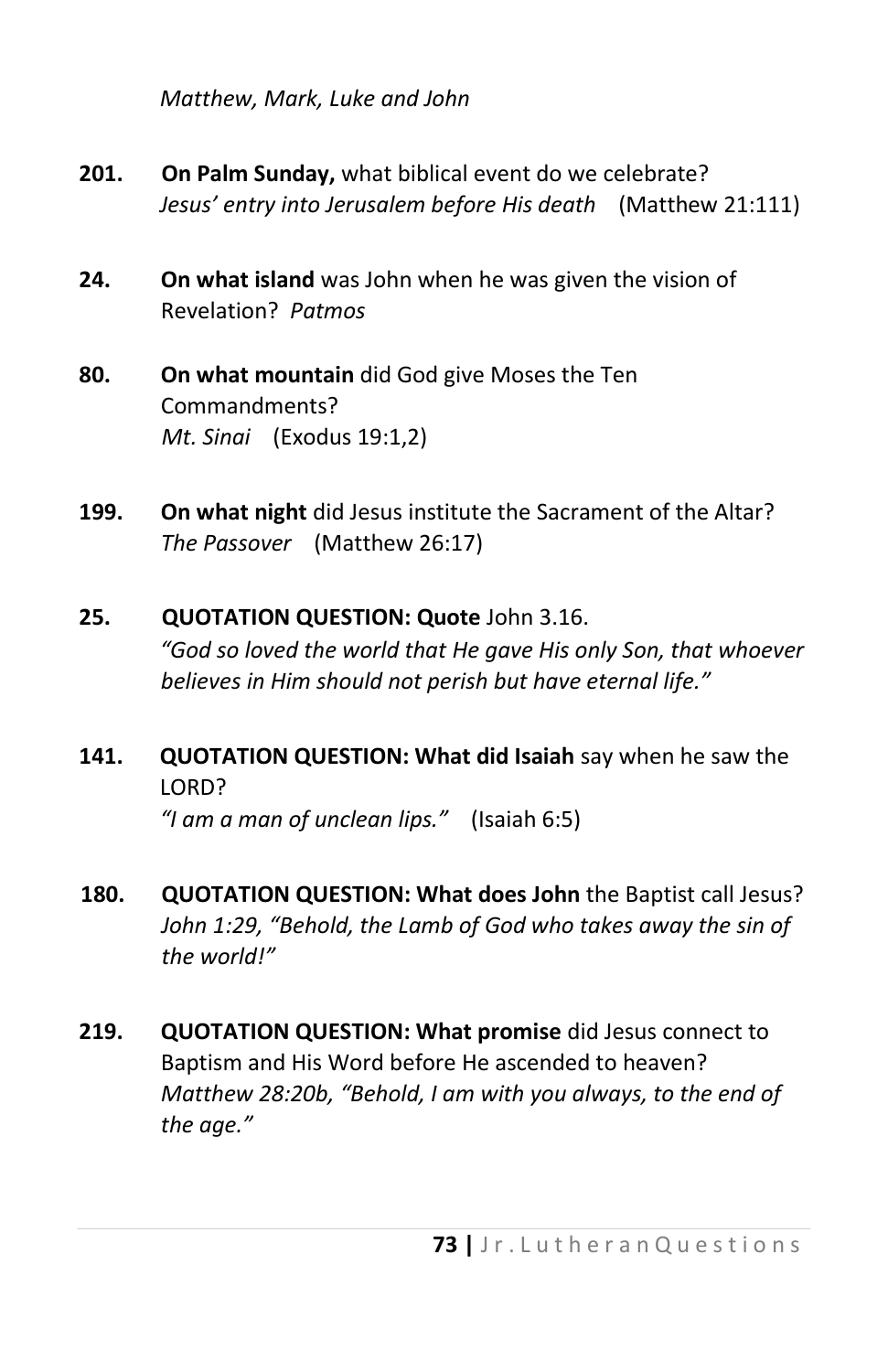- **86. QUOTATION QUESTION: What verse** shows us that the Tabernacle prefigures the Incarnation? *John 1:14, "And the Word became flesh and dwelt among us."*
- **218. QUOTATION QUESTION: What was Jesus'** final command to the disciples before ascending to Heaven? *Matthew 28:19-20a, "Go therefore an make disciples of all nations, baptizing them in the name of the Father and of the Son and of the Holy Spirit, teaching them to observe all that I have commanded you."*
- **179. QUOTATION QUESTION: What was the message** of John the Baptist?

*Matthew 3:2, "Repent, for the Kingdom of Heaven is at hand."* 

- **198. QUOTATION QUESTION: What, according** to the Bible itself, is the New Testament? *1 Corinthians 11:25, "This cup is the New Testament in My Blood."*
- **27. QUOTATION QUESTION: Where did** the universe come from? *Genesis 1:1, "In the beginning, God created the heavens and the earth."*
- **72. The cross is** to the New Testament, as what is to the Old Testament? *The Exodus* (The Exodus is the great saving act of redemption in the Old Testament.)
- **243. The Evangelical Lutheran Church in America** (ELCA) is the largest Lutheran body in the United States. What is the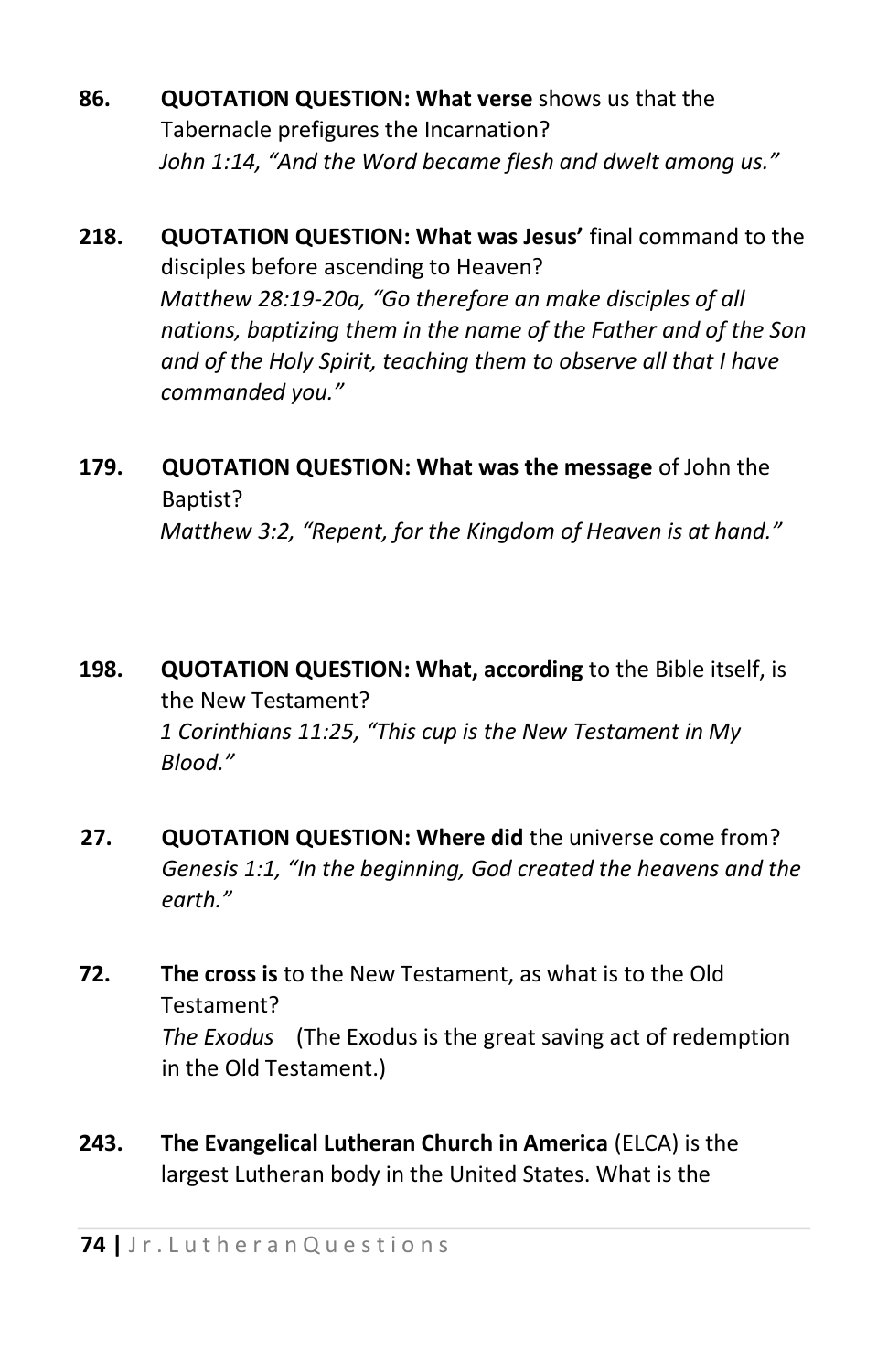secondlargest Lutheran group in the U.S.? *The Lutheran Church–Missouri Synod* 

- **245. The name "Lutheran"** wasn't Martin Luther's idea. What name did he suggest? *Evangelical*
- **29. To whom did** God say, "For you are dust and to dust you shall return"? *Adam* (Gen 3:19)
- **223. What activity** as a student was Luther referring to when he described himself as having been a "crumb collector"? *A beggar* (Luther would go door to door singing and receiving morsels of bread as payment. This was to supplement his resources as a student.)
- **65. What are the names** of the two sons of Joseph? *Ephraim and Manasseh* (Genesis 41:50-52)
- **238. What are the Sacraments** and the Word of God? *The Means of Grace*
- **3. What are the two** divisions of the Bible? *The Old Testament and the New Testament*
- **158. What baby** leapt in his mother's womb, when he heard Mary speak? *John the Baptist* (Luke 1:44)
- **123. What building** did Solomon erect for God? *The Temple of the LORD* (1 Kings 6:2-3)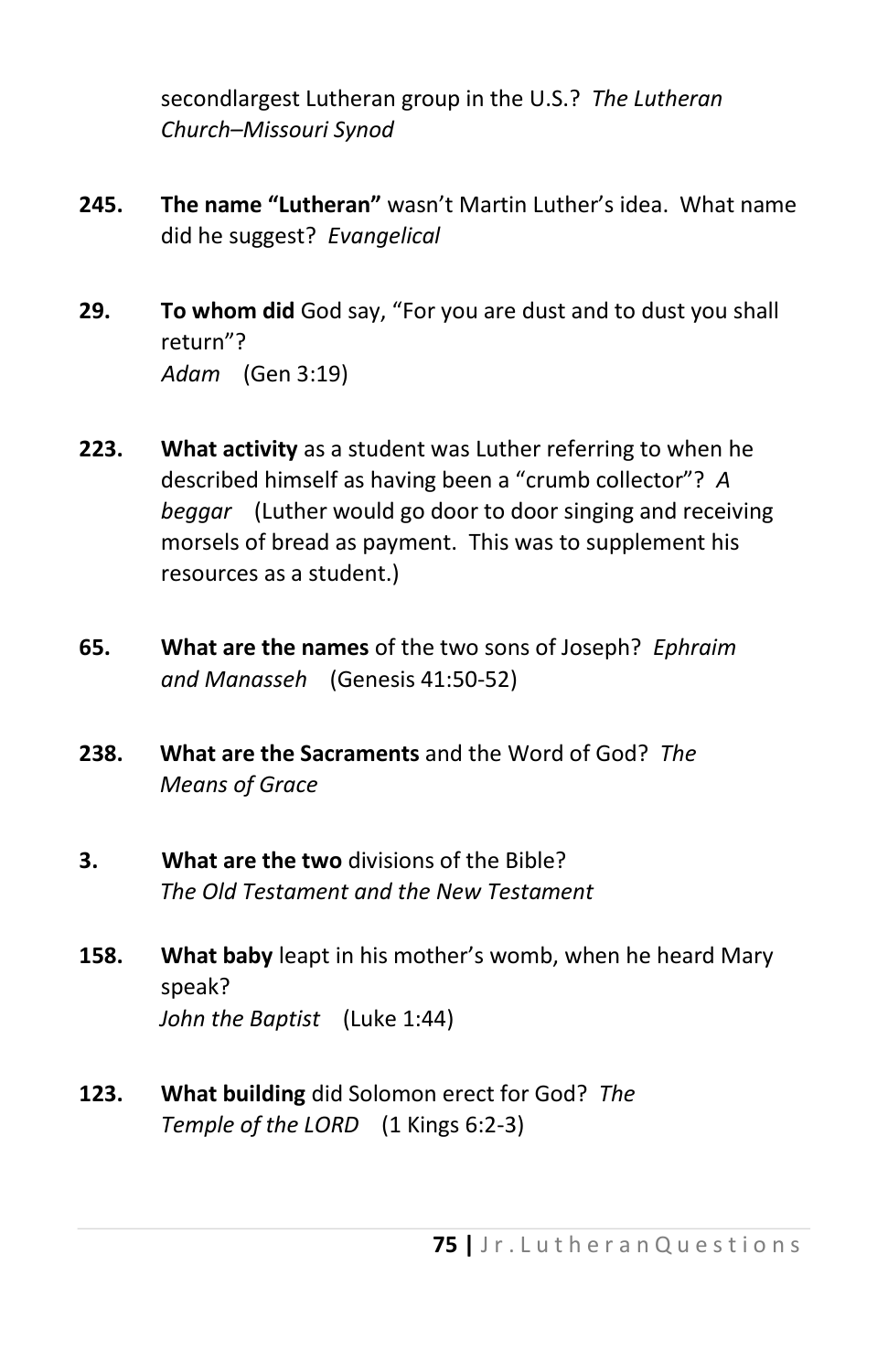- **110. What descendent** of Ruth became king of Israel? *David*  (Ruth 4:22)
- **50. What did Esau** sell to Jacob? *His brithright* (Genesis 25:29-34)
- **88. What did God use** to lead the Israelites in the wilderness? *A pillar of cloud by day and a pillar of fire by night* (Numbers 9:15-23)
- **197. What did Jesus do for Lazarus** *Raised him from the dead* (John 11:43-44)
- **220. What did Jesus do forty** days after His resurrection? *He ascended into heaven.* (Acts 1:6-9)
- **178. What did John** the Baptist eat when he began his ministry? *Locusts and wild honey* (Matthew 3:4)
- **149. What did Jonah's** three days in the belly of a great fish prefigure? *Christ's burial and resurrection* (Matthew 12:40)
- **60. What did Joseph** say was the meaning of Pharaoh's dream? *Seven years of plenty would be followed by seven years of famine.* (Genesis 41:25-27)
- **97. What did Moses'** bronze sculpture prefigure? *Christ on the cross* (John 3:14)
- **31. What did Satan** use to lead the whole human race into captivity? *Eating the forbidden fruit*

**76 |** J r . L u t h e r a n Q u e s t i o n s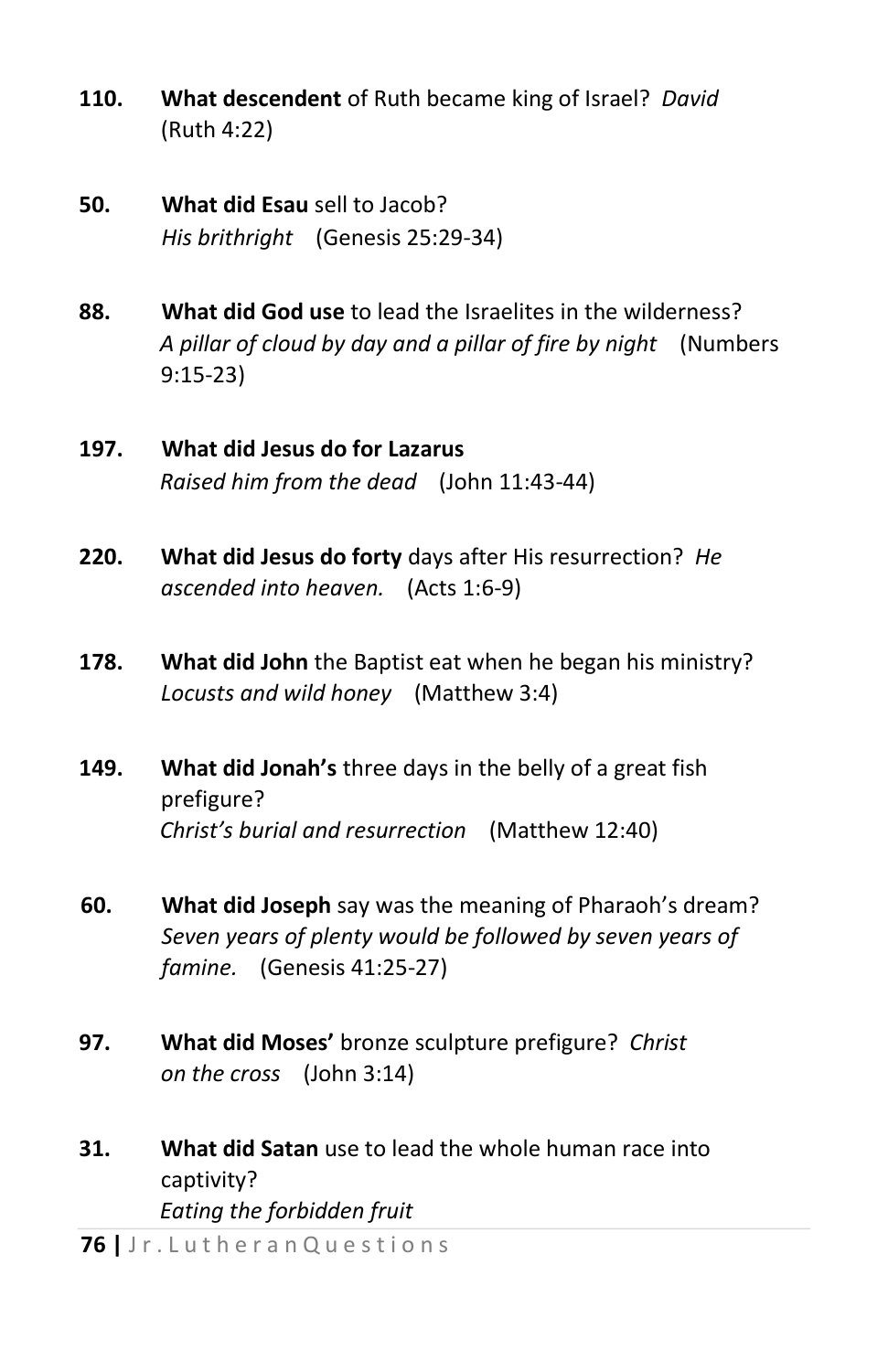## **20 Point Questions Alphabetical Order**

**61. At the end** of the world, who will return? *Jesus Christ*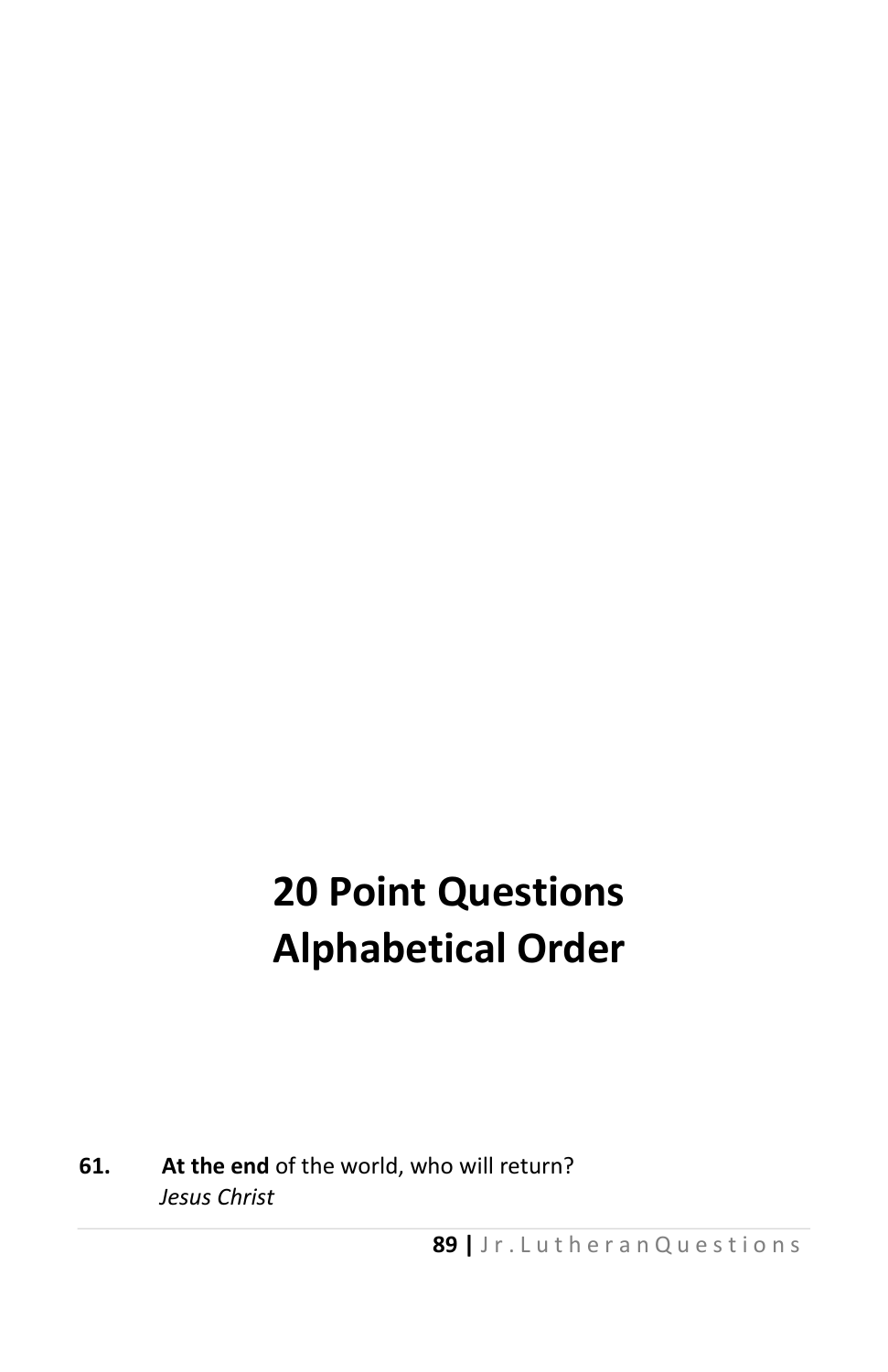- **10. Between what** two things must we clearly distinguish to understand the Bible correctly? *The Law and the Gospel*
- **54. Can we** make a decision to believe (have faith) in Jesus? *No, this is impossible. Furthermore, if we could make a decision to believe, then we would be responsible for our salvation and not God.*
- **84. CATECHISM QUESTION: What is the Sacrament** of the Altar? *It is the true body and blood of our Lord Jesus Christ under the bread and wine, instituted by Christ Himself for us Christians to eat and drink.*
- **32. Did Jesus** die on the cross for the sins of all people? *Yes, He paid for the sin of the entire world.*
- **33. Does anyone** deserve the Gospel? *No, it is a gracious gift from God.*
- **64. Does God** always give us everything we ask for? *No, because God loves us and gives us only what is best for us*
- **34. Does the Gospel** require us to do anything? *No, Jesus has done it all for us.*
- **90. How are we faithfully** and regularly to use God's Word and Sacrament? *By attending church, listening to the sermon, and communing; and by studying God's Word throughout life*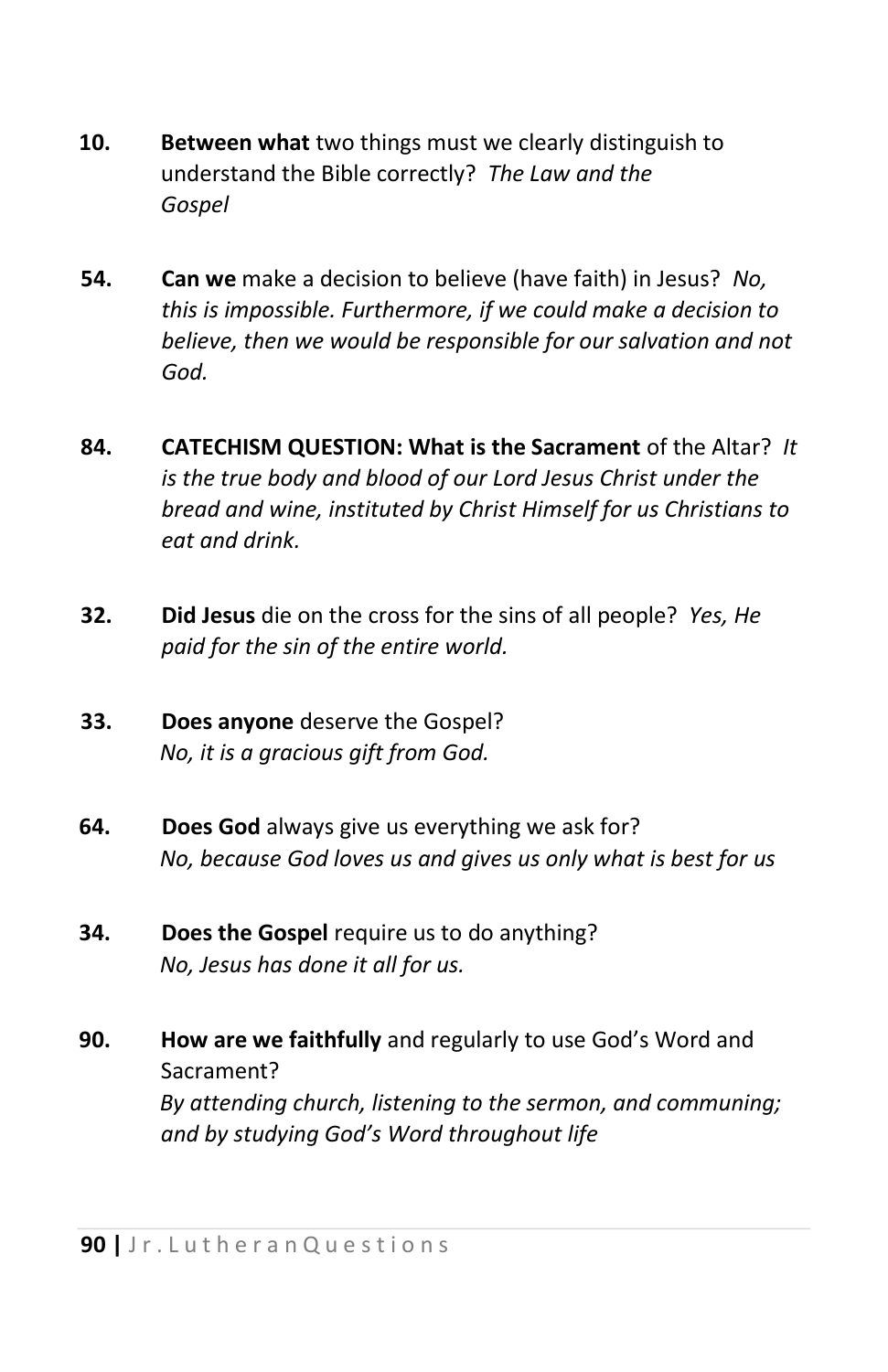# **30 Point Questions Alphabetical Order**

**101. CATECHISM QUESTION: According to the Catechism,** what sins should we confess?